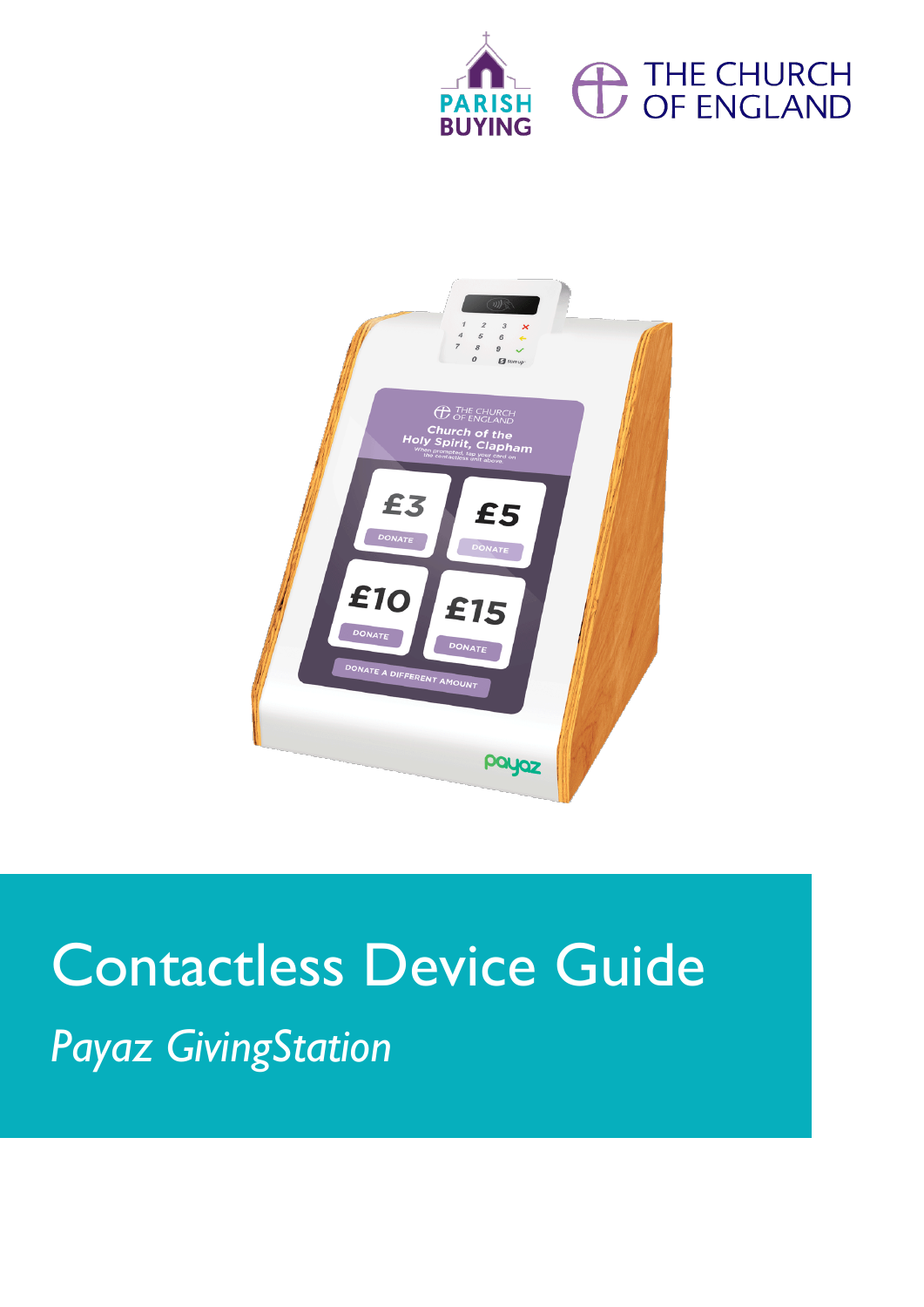# **Contents**

| <b>• Overview</b>                              | p. 3  |
|------------------------------------------------|-------|
| • Quick start guide                            | p. 4  |
| • Setting up a campaign in Give A Little       | p. 5  |
| • Give A Little reporting                      | p. 7  |
| • Claiming Gift Aid on contactless donations   | p. 8  |
| • SumUp                                        | p. 9  |
| • Top tips for receiving contactless donations | p. 10 |
| • FAQs                                         | p. 11 |
| • Support                                      | p. 12 |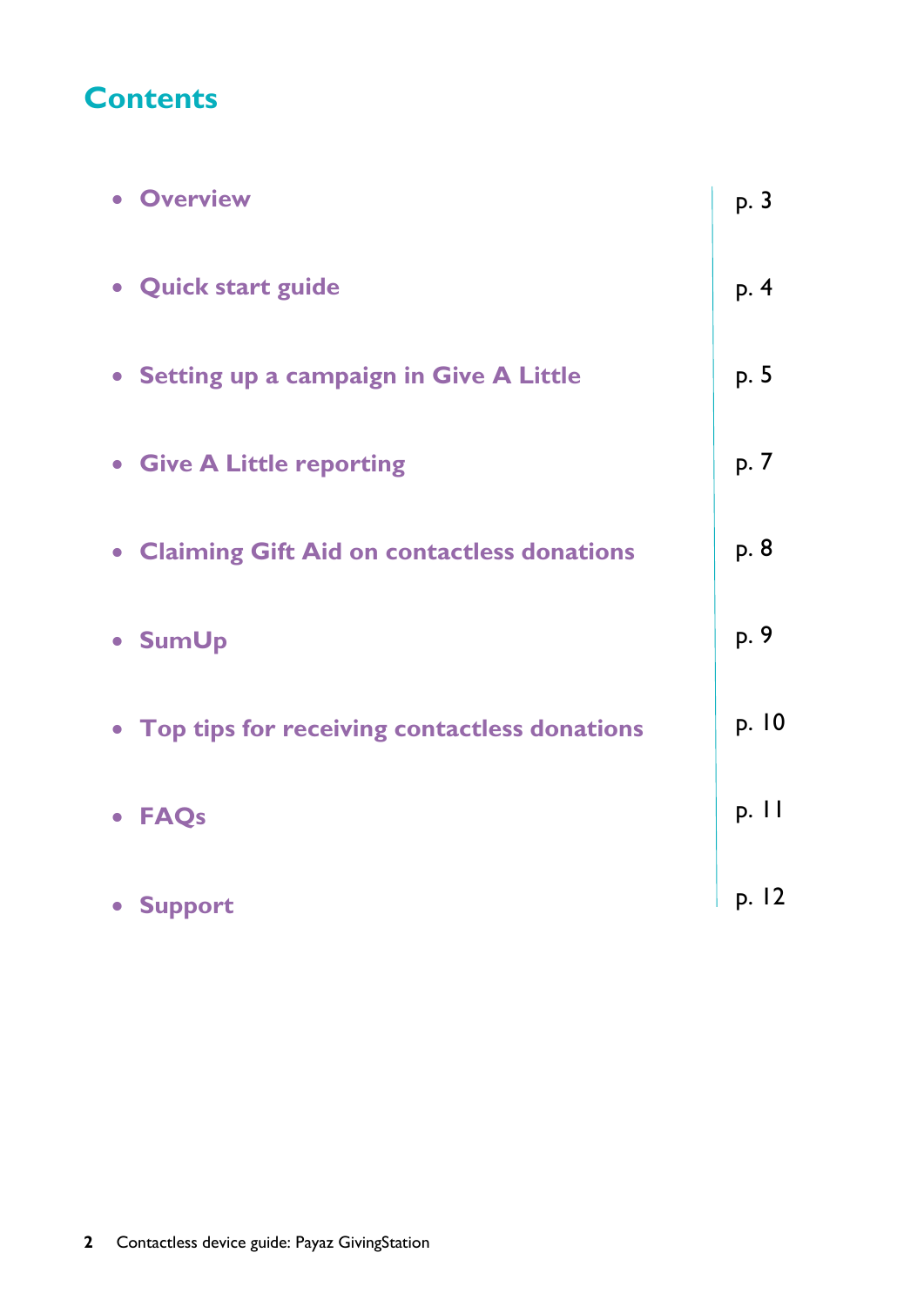# **Overview**

# **Understanding Payaz, SumUp, and Give A Little**

The Payaz GivingStation works by combining different component parts: Payaz provide the hardware, Give A Little provide the software (a donations app pre-installed on the device tablet), and SumUp provide your merchant account (a bit like a bank account; SumUp is the company that processes payments and deposits funds into your church's bank account).



### **Connectivity required**

The Payaz Giving Station requires connectivity at the point of making a donation, therefore it must either be connected to WiFi or use mobile data if relying on a SIM card.

# **Setting up a SumUp account**

You will need a SumUp account before you can start using the device. You can create an account by visiting <https://parishbuying.org.uk/categories/giving-and-payments/online-giving> and following the steps there.

### **Transaction & software fees**

SumUp's transactions fees are 1.1–1.3% for in person transactions, and 1.95% for donations made online. These rates have been specially agreed for Parish Buying members and are more competitive than SumUp's commercially available rates. Give A Little Premium membership is currently provided free of charge to Parish Buying members; should this change in the future, you can choose to drop down to the Basic membership, which is free (NB: there is an annual donations cap of £1000 for the Basic membership).

#### **Leaving for unattended use**

The Payaz Giving Station can be secured using the security chain. It will need to be plugged into the mains.

### **Looking after your device**

The device should not be left on for extended periods of time, such as overnight.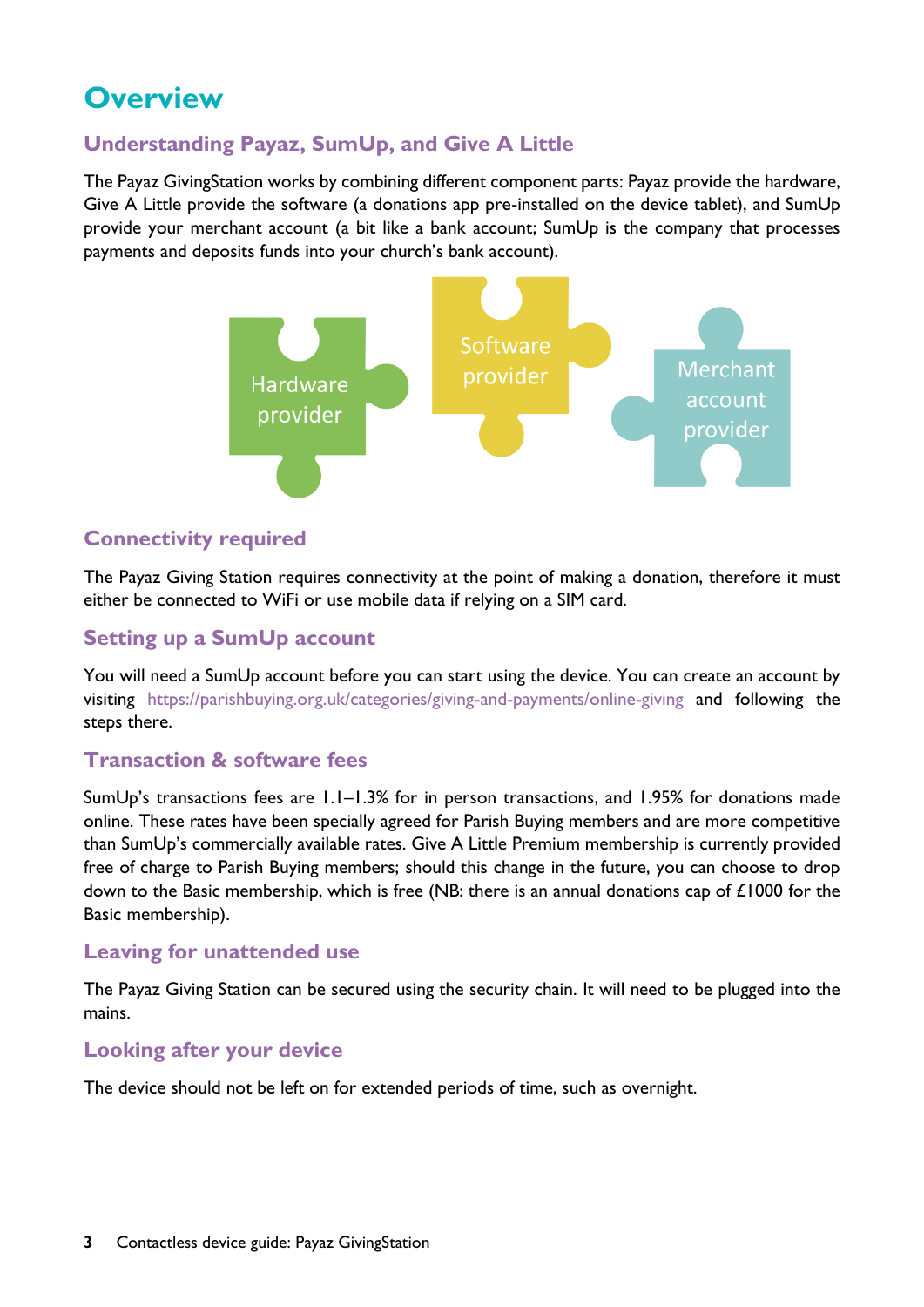# **Quick Start Guide**

### **Step 1: Create an 'app campaign'**

An 'app campaign' refers to how you want the donation screen to look on your device. This means you can tailor the amounts and number of donation options, as well as customise the screen with images or different colours to the default settings. You can have multiple app campaigns, which allows you to tailor the giving ask depending on the context in which the device is being used e.g., you might have a campaign for general giving, and another specifically for a wedding. See p. 5 for step-by-step instructions for setting up a campaign.

### **Step 2: Switch the device on**

Unlock the device at the top behind the card reader and pull the lid forward. Feed the power cable through the hole in the back of the device and connect to the junction box on the back of the lid. The cable can be clamped internally using the clip. Press and hold the power button on the tablet, the smaller of the two buttons on the top of the device. The card reader should automatically switch on.

### **Step 3: Get connected**

The device will take a moment to wake up; you'll know it's ready when you see a screen that has a small Payaz/Give A Little icon towards the bottom of the screen. Tap on the cog in the bottom righthand corner, then 'Network & Internet', and finally 'WiFi' where you can select the network you wish to connect to. Once connected, tap on the arrow in the bottom left-hand corner to go back.

If you are using mobile data via a SIM card to connect to the internet, ensure that the SIM card is activated and then remove the panel on the right of the device to insert the card in slot 1. Make sure that 'Roaming' is switched on under 'Mobile Network' in the settings menu.

### **Step 4: Login**

Once back to the initial screen, tap on the Payaz/Give A Little app icon, and login using your SumUp details. From here, swipe in from the left to bring up the Give A Little menu, tap on 'Campaigns', and select the campaign that you would like to use.

#### **Step 5: Accept donations**

To make a donation, select an amount and then tap your card on the card reader (located at the top of the device) as prompted. The card reader will illuminate along the bottom and beep when a successful payment has been made, and you will be presented with a 'Thank You' message on screen. The Payaz GivingStation accepts contactless donations from  $E1$  upwards. For donations that exceed the contactless limit, a card can be inserted into the card reader by so that the payment can be made using chip & pin.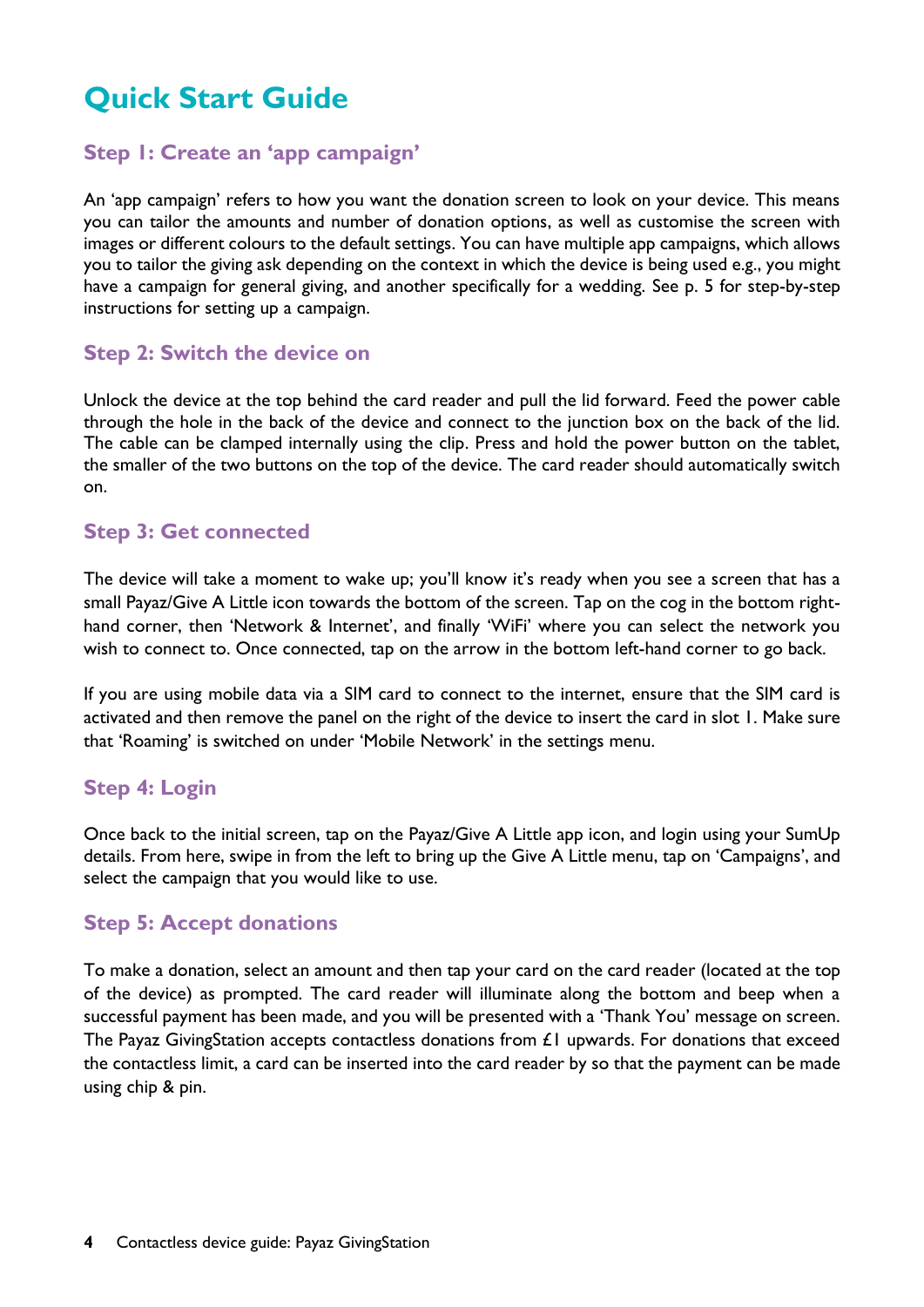# **Setting up a Campaign in Give a Little**

Once logged in to Give A Little (www[.givealittle.co/](http://www.givealittle.co/)parishbuying), click on 'Campaigns'. Click on 'Add new' in the top right-hand corner.



**Lists of app campaigns** 

Select 'app campaign' and then 'Next'. Here you can choose a layout: there are four options for how you want your campaign layout to look, with the 'Banner' and 'Background' options allowing you to include images, or select 'Campaign colours' to choose a plain colour background. *NB: you won't be able to change the campaign layout once you finish setting up your campaign, so it is worth thinking about whether you want to include an image or not at this stage.*



Next, you will see a range of options for adding text and changing the default colour settings. Once you're happy with how you have customised the look of your campaign, click 'Next'.

Now you can choose what amounts you want to suggest for donation, how many, and also whether to offer an option for the donor to choose their own donation amount (usually worthwhile).

Once you have completed this section, you will be asked if you wish to capture Gift Aid details (see p. 8 for more information about contactless donations and Gift Aid).

Finally, you can customise the thank you message shown to donors once they have made a donation. There is also the option to offer donors a receipt.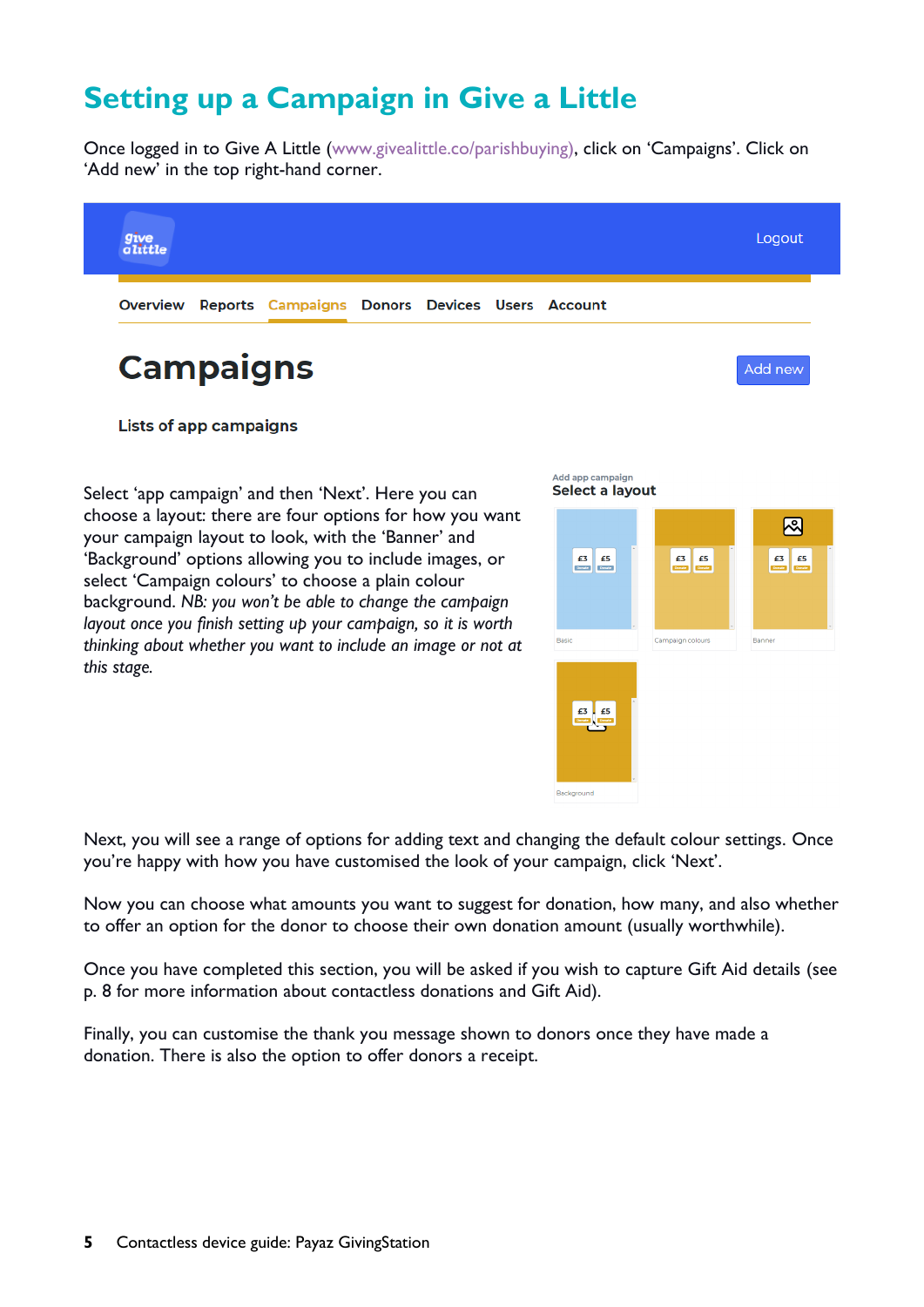When you click 'Next', you be able to give your campaign a name and then you will be prompted to click 'Save'. This will then take you to a summary screen where you can see all the decisions you have made about the campaign and a preview on the right-hand side.

| ▲ All campaigns                                   |                                                |        |                                                |
|---------------------------------------------------|------------------------------------------------|--------|------------------------------------------------|
| giving                                            | <b>Christ Church general</b>                   |        | <b>Delete</b>                                  |
| <b>Template</b>                                   | Campaign colours                               |        | Christ Church                                  |
| <b>Name</b>                                       | Christ Church general<br>giving                | Change | Give now to support the<br>work of our church. |
| <b>Heading</b>                                    | Christ Church                                  | Change |                                                |
| <b>Message</b>                                    | Give now to support the<br>work of our church. | Change | £10<br>£5<br><b>Donate</b><br><b>Donate</b>    |
| <b>Primary colour</b>                             | #335991                                        | Change | £20<br>£30                                     |
| <b>Accent colour</b>                              | #00a7a7                                        | Change | Donate<br>Donate                               |
| <b>Donation</b><br>amounts                        | F5<br>f10<br>f20<br>£30                        | Change | Choose your own amount                         |
| <b>Show "Choose</b><br>your own<br>amount" button | Yes                                            | Change | Thank you for                                  |
| <b>Button position</b>                            | Middle                                         | Change | supporting Christ<br>Church!                   |

Overview Reports Campaigns Donors Devices Users Account

Your app campaign is now successfully set up and if you click on the 'Campaigns' tab on the top of the screen, you will see your new app campaign listed under 'App campaigns'. Now when you log into the Give A Little app on your device, you can pick from the available app campaigns and load the one you want to be displayed.

# **Other Campaign Types**

A 'web campaign' functions as an online giving page: creating a web campaign generates a URL that you can direct givers to either using with the link itself or by using a QR code (see the 'Download QR code' option visible next to a web campaign title). The main difference between setting up an app and web campaign is that on the final screen when creating a web campaign, you will then need to click 'Publish', at the top right of the page to make your campaign page live, whereas you would click 'Save' for app campaigns.

When you have more than one app or web campaign, you can create lists (see right for an example). Lists display different campaign titles on the same page, giving the donor the option to choose which campaign to donate to. This can be useful if e.g., you have a general giving campaign, but you are also fundraising for a specific project.

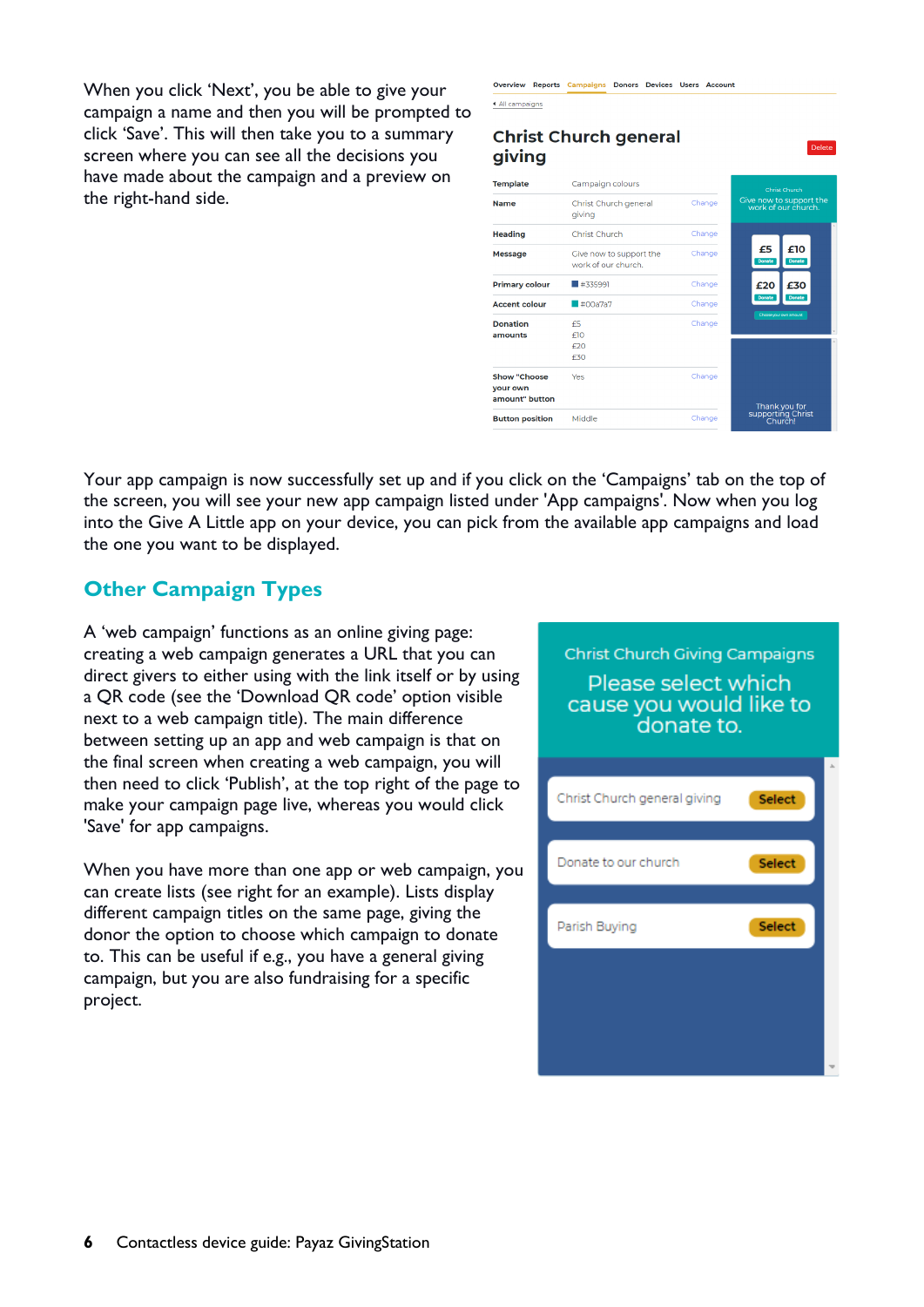# **Give A Little Reporting**

# **Campaigns**

All donations are reported via the Give A Little online portal, available to your account holder. Give A Little provide reporting on the following:

- Time and date of donation.
- Campaign totals (see how much you have raised for different campaigns).
- Name of donor, where a Gift Aid declaration has been made.

| $g_{\text{ive}}$<br>$a$ little                                     | Logout               |
|--------------------------------------------------------------------|----------------------|
| Overview Reports Campaigns Donors Devices Users Billing            |                      |
| Campaigns Users Gift Aid Payouts                                   |                      |
| <b>Campaigns</b>                                                   |                      |
| 3 January, 2021<br>8 June, 2021<br>to                              |                      |
| Show by number of donations                                        |                      |
| <b>Value of donations</b>                                          |                      |
| £4.00<br>Passbox                                                   |                      |
| Online                                                             | £50.00               |
| $\frac{1}{8}$<br>z.<br>12<br>16<br>$\circ$<br>20<br>24<br>28<br>32 | 36<br>48<br>40<br>44 |

The portal produces a spreadsheet (.csv) that you can download, containing each individual donation and the information related to it, which you can download by following these steps:

- 1. Click 'Reports' in the banner across the top of the screen.
- 2. Select a date range for which you would like to produce reporting for.
- 3. Click 'Export full report' at the bottom of the screen.

#### **Gift Aid Reporting**

Give A Little also produce Gift Aid reports for you in an HMRC-friendly format, where your contactless device has collected Gift Aid declarations. To access these, follow these steps:

- 1. Click 'Reports' in the banner across the top of the screen.
- 2. Click 'Gift Aid' in the sub-banner across the top of the screen, under 'Reports'.
- 3. Select a date range for which you would like to produce reporting for.
- 4. Click 'Export for HMRC' at the bottom of the screen.

Please practice good data-handling by keeping these reports containing donors' personal details secure. Where appropriate, you could use this information to write a thank you note to those who have given.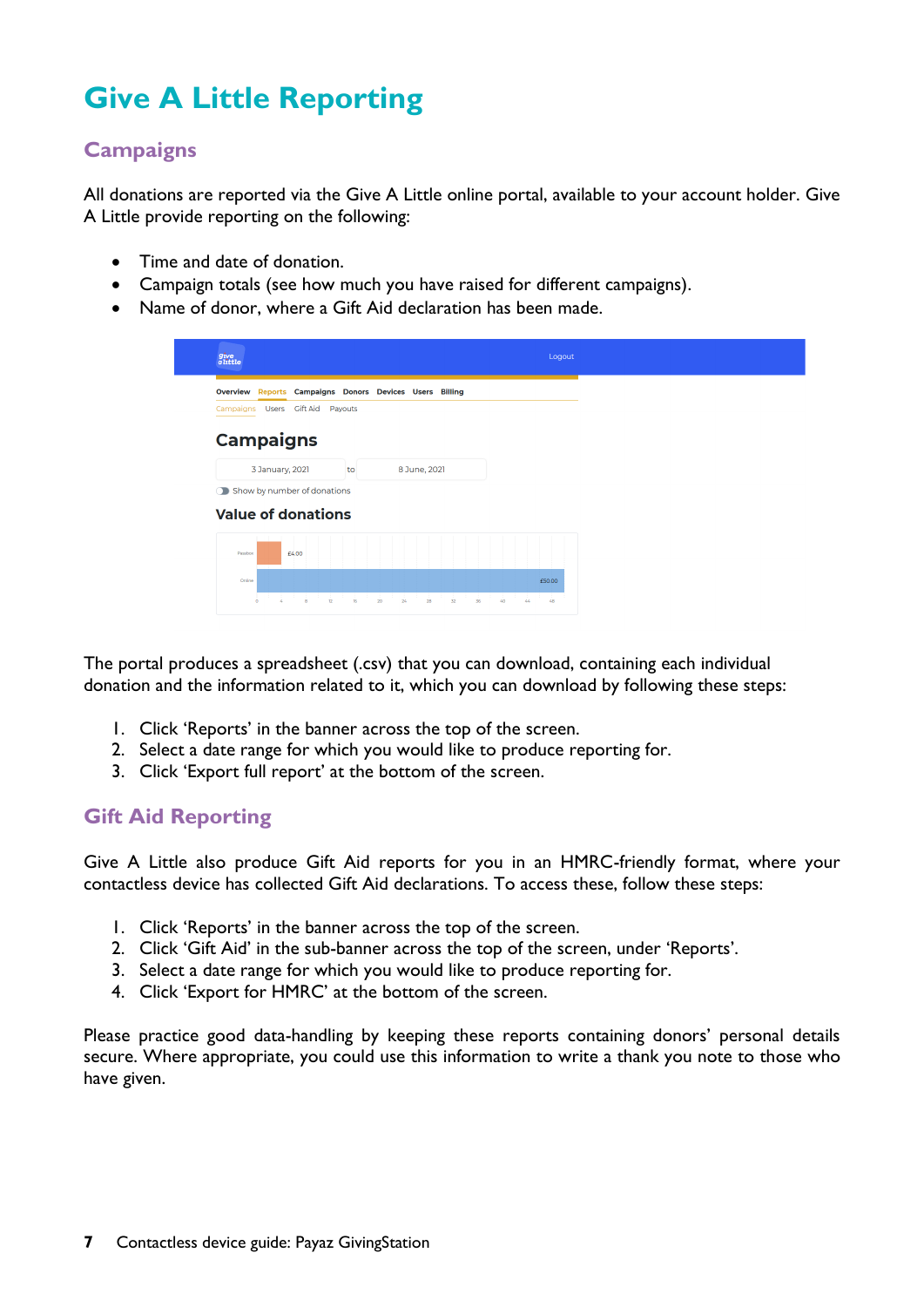# **Claiming Gift Aid on Contactless Donations**

# **Gift Aid Small Donations Scheme (GASDS)**

Contactless donations of £30 and under qualify for the Gift Aid Small Donations Scheme (GASDS), which you do not need Gift Aid declarations for. The reporting provided by Give A Little is sufficient to claim GASDS.

To claim GASDS on contactless donations, you must be able to supply evidence of:

- When donations were collected.
- Where donations were given—you must be able to supply evidence that collections were taken at gatherings of at least 10 people if you are claiming under the community buildings rules.

Please note that you can claim up to £2,000 a year through GASDS (i.e., from £8,000 of cash and contactless donations in total). Beyond that, you will need declarations to claim Gift Aid. The maximum amount of GASDS you can claim is 10 times the total amount of Gift Aid donations you have claimed in that tax year.

#### **Gift Aid Declarations**

For gifts outside of GASDS, you can claim Gift Aid if you have captured a declaration. This can either be done on-screen, if you have the campaign functionality switched on, or by using a paper form. If the latter, you will need to capture the date, time, and amount of the gift in order to make a claim. For more information about gift aid, see the advice available on the Church of England [website](https://www.churchofengland.org/resources/building-generous-church/enabling-giving/giving-mechanisms/gift-aid) [\(https://www.churchofengland.org/resources/building-generous-church/enabling-giving/giving](https://www.churchofengland.org/resources/building-generous-church/enabling-giving/giving-mechanisms/gift-aid)[mechanisms/gift-aid\)](https://www.churchofengland.org/resources/building-generous-church/enabling-giving/giving-mechanisms/gift-aid).

Gift Aid can be claimed on the whole amount donated, rather than the amount you receive less transactions fees.

#### **Gift Aid & Sales**

You cannot claim Gift Aid on any sales (in any situation where money is exchanged for goods or services, such as hall hire or banns fees). This also excludes any money received for raffles, tombola, or fundraising sales.

With regards to coffee mornings specifically, you can claim Gift Aid or GASDS under the condition that the donation is optional, not an enforced price. In September 2018, government guidance was updated on bake sales and coffee mornings to state that, 'If you ask people to make a donation and offer them a coffee or cake, you could be making 25 per cent more on the funds you raise'.

If you wish to take card payments, we advise you to buy a separate SumUp card reader (available for £19 through Parish Buying). Download the SumUp app on a separate phone or tablet, pair with the reader, and process payments this way. This ensures you keep donations separate to payments, so there is no confusion about what is eligible for GASDS/Gift Aid and what is not.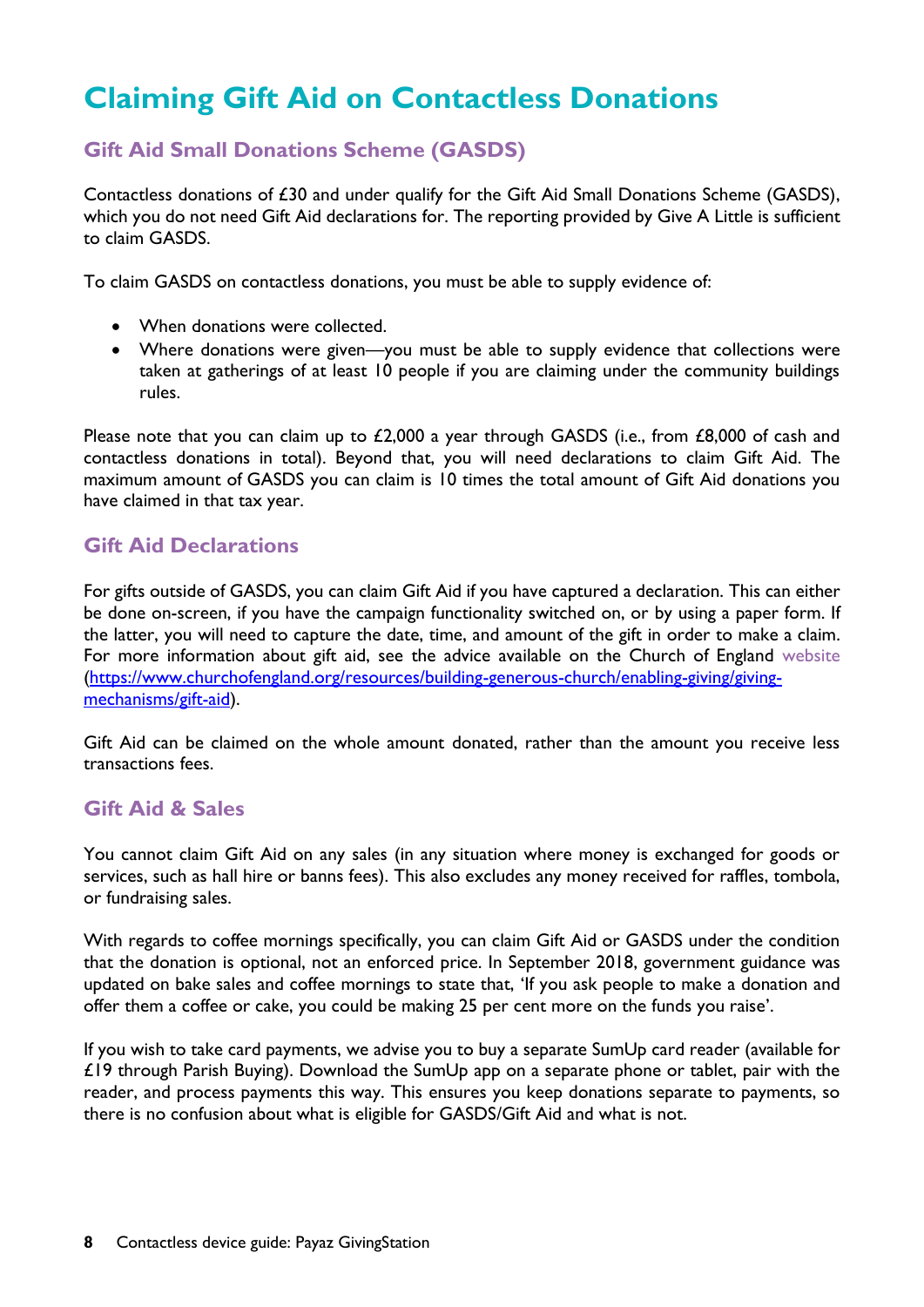# **SumUp**

# **Reporting**

All donations are also reported within the SumUp online portal. Through SumUp's portal, you can download reports in .csv or .xls format.

SumUp provide reporting on the following:

- Time and date of donation.
- Which campaign donations were received through ('Description' in spreadsheets).
- Fees deducted.
- Date of settlement ('Payout date').

| f+                               | Refer a friend, get rewarded<br>Click here to find out more                                          |                                    |                                                                                                           |  |
|----------------------------------|------------------------------------------------------------------------------------------------------|------------------------------------|-----------------------------------------------------------------------------------------------------------|--|
| n Dashboard<br><b>日 Sales</b>    | <b>Dashboard</b>                                                                                     |                                    |                                                                                                           |  |
| <b>CB</b> Payouts                | <b>Total sales</b>                                                                                   |                                    |                                                                                                           |  |
| <b>ED</b> Reports                | £0.00                                                                                                | £0.00                              | £0.00                                                                                                     |  |
| <b>1<sup>9</sup></b> My Products | Today. 08/06/2021                                                                                    | This week. 07/08/2021 - 13/06/2021 | This month, 01/06/2021 - 30/06/2021                                                                       |  |
| SumUp Card                       | Average sales value                                                                                  |                                    | Last payout                                                                                               |  |
| 景 Sell Online                    | £0.00                                                                                                |                                    | £49,02/ F0.98 fees                                                                                        |  |
| Accounting                       | This month, 01/06/2021 - 30/06/2021                                                                  |                                    | 28/05/2021                                                                                                |  |
| <sup>1</sup> Invoices            |                                                                                                      |                                    |                                                                                                           |  |
| Raymont Links                    | See reports                                                                                          |                                    |                                                                                                           |  |
| & Profile                        | <b>New business tools</b>                                                                            |                                    |                                                                                                           |  |
| <sup>6</sup> Refer a friend      |                                                                                                      |                                    |                                                                                                           |  |
| <b>De Shop</b>                   |                                                                                                      |                                    |                                                                                                           |  |
| Support                          | 0 located<br>di source<br>a territorio                                                               |                                    |                                                                                                           |  |
|                                  | Create involces in seconds                                                                           |                                    | <b>Start selling online</b>                                                                               |  |
| 2 sumup                          | Stand out from the crowd by creating professional invoices in seconds,<br>there are no monthly cost. |                                    | Take your bulsness online with SumUp's e-commerce platform and<br>start selling from anywhere, to anyone. |  |

To access and download reporting from SumUp, follow these steps:

- 1. Go to [sumup.me](http://www.sumup.me/) and login with your account details.
- 2. Click 'Reports' in the menu on the left-hand side.
- 3. Select a date range for which you would like to produce reporting for, via the blue button at the top left on screen.
- 4. Click on any of the report types that you would like to download, such as 'Transactions Report'.
- 5. Select which file format you would like to download the report as (.csv or .xls) and then click 'Export file'.

The SumUp reporting does not contain full information for Gift Aid claims, for which we advise using Give A Little.

#### **Settlements**

The funds you raise are settled into your account by SumUp (less the transaction fees). By default, your settlements—referred to as 'payouts' by SumUp—are set to daily (every business day, excluding weekends and bank holidays). If you do not want to receive daily payouts, you also have the option of weekly or monthly, which you can change in your SumUp profile settings. Depending on your bank's settlement procedures, payments will usually take 1–3 business days from the transaction date to the day the funds appear on your bank account (if your settlement frequency is set to daily).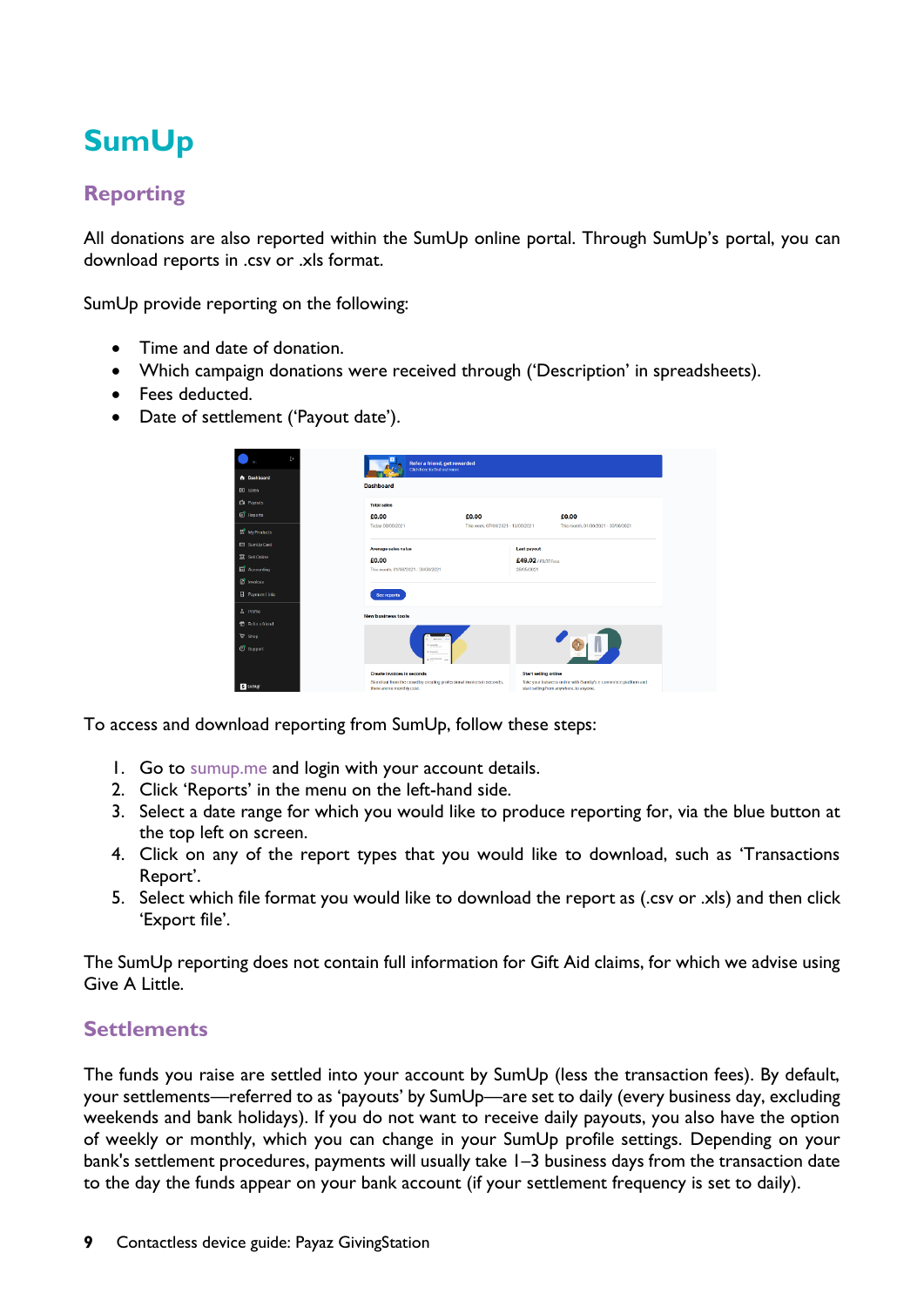# **Top Tips for Receiving Contactless Donations**

Once you have a contactless device, it will be worth spending time thinking through the points below to ensure you get the most out of it.

#### **1. Location, Location, Location**

The perfect location will be where people can see your device and conveniently stop to donate! Make sure that where you set your device up also has the best possible internet connection, as well as a charging point if you would like the device to run for a long time.

#### **2. Promote & Explain**

Eye-catching posters will help draw people's attention to the opportunity to give. Make sure that people know how to give, and the benefits of contactless giving. Perhaps someone could give a short notice during a service, with a demonstration of how to give.

#### **3. Demonstrate impact, need, and trust**

A contactless device is a great mechanism for giving, but you also need to demonstrate the impact of someone's gift, what the need for the gift is, and why that person can trust that their gift will be stewarded well. It is key to share your story as a church to help connect in people's minds what their giving is enabling. Next to contactless units you could have leaflets which talk about the mission and vision of your church, any ministries you want to highlight, and how you serve your community. This would also be good information to display on your church website, if you have one, or on your church's A Church Near You page.



#### **4. Thank People**

Gratitude is such an important part of valuing others' generosity, so make sure that you thank those who give. Make sure your promotional materials express your thanks for people's giving, however they have contributed to the mission and ministry of your parish. You can also personalise the thank you message that appears on screen after a donation is made.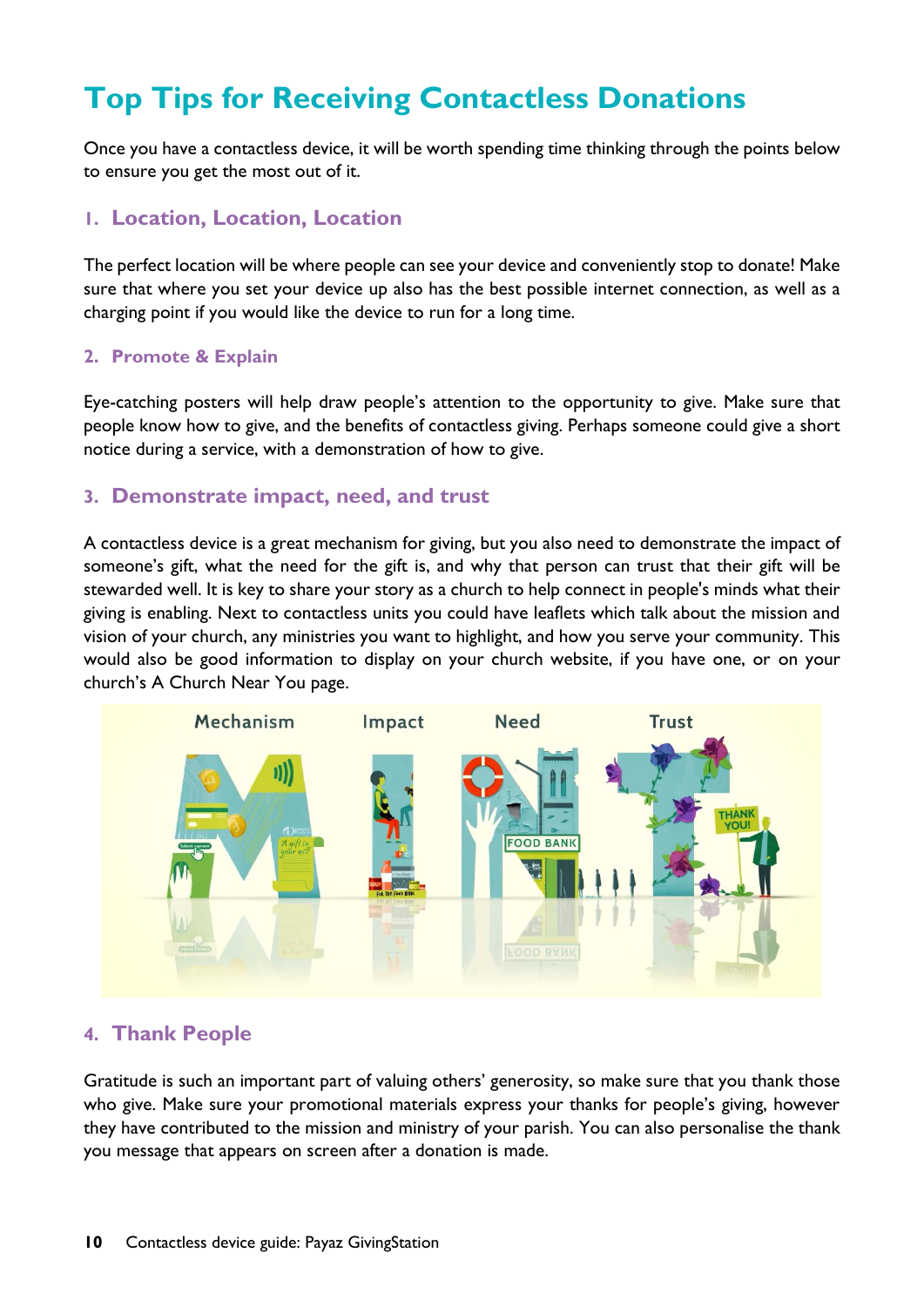# **FAQs**

### **What are the ongoing costs for a Payaz GivingStation?**

There are no ongoing costs associated with operating the Payaz GivingStation. The device uses Give A Little software; Premium membership for this is currently provided for free to Parish Buying members. Should this change in the future, you can choose to drop down to the Basic membership, which is free (NB: there is an annual donations cap of £1000 for the Basic membership).

### **What transaction fees does SumUp charge?**

SumUp charges a transaction fee of 1.1–1.3% on cardholder present payments (i.e., those made using the contactless device) and 1.95% for cardholder not present payment (i.e., those made online).

### **How can I secure the Payaz GivingStation?**

The Payaz GivingStation can be secured using the security chain, or by fixing to a tabletop using brackets and screws. This makes it suitable for leaving for unattended use.

### **I am seeing lots of 'failed transactions' when I look at my donations record in Give A Little. What does this mean?**

A failed transaction simply means that someone has started the donation process but not completed it. This might be for a number of reasons, but it's common for people to interact with a device out of curiosity without much intention of making a donation. Seeing failed transactions on your donations reporting is normal and unlikely to indicate an issue with the device if you can see other donations have been made successfully.

### **Can I lock the screen?**

Swipe from the left of the screen to open the main menu and on that list there should be an option to 'Lock Menu'.

This will lock the device on the campaign that you've got running. To unlock the screen you have to login to the Give A Little website and go to the 'Devices' tab. Here you should be able to see your device, highlight it using the tick box on the left, then click on the 'Unlock Device' option at the top.

This option does not lock down the whole tablet, so the tablet settings are still technically accessible. It is possible to fully lock the device down by installing some additional software called Fully Kiosk, though this comes at an additional expense and will require someone reasonably techsavvy to install it. At present, most churches find this software isn't necessary for them. However if you would like to explore installing Fully Kiosk, please get in touch for further information.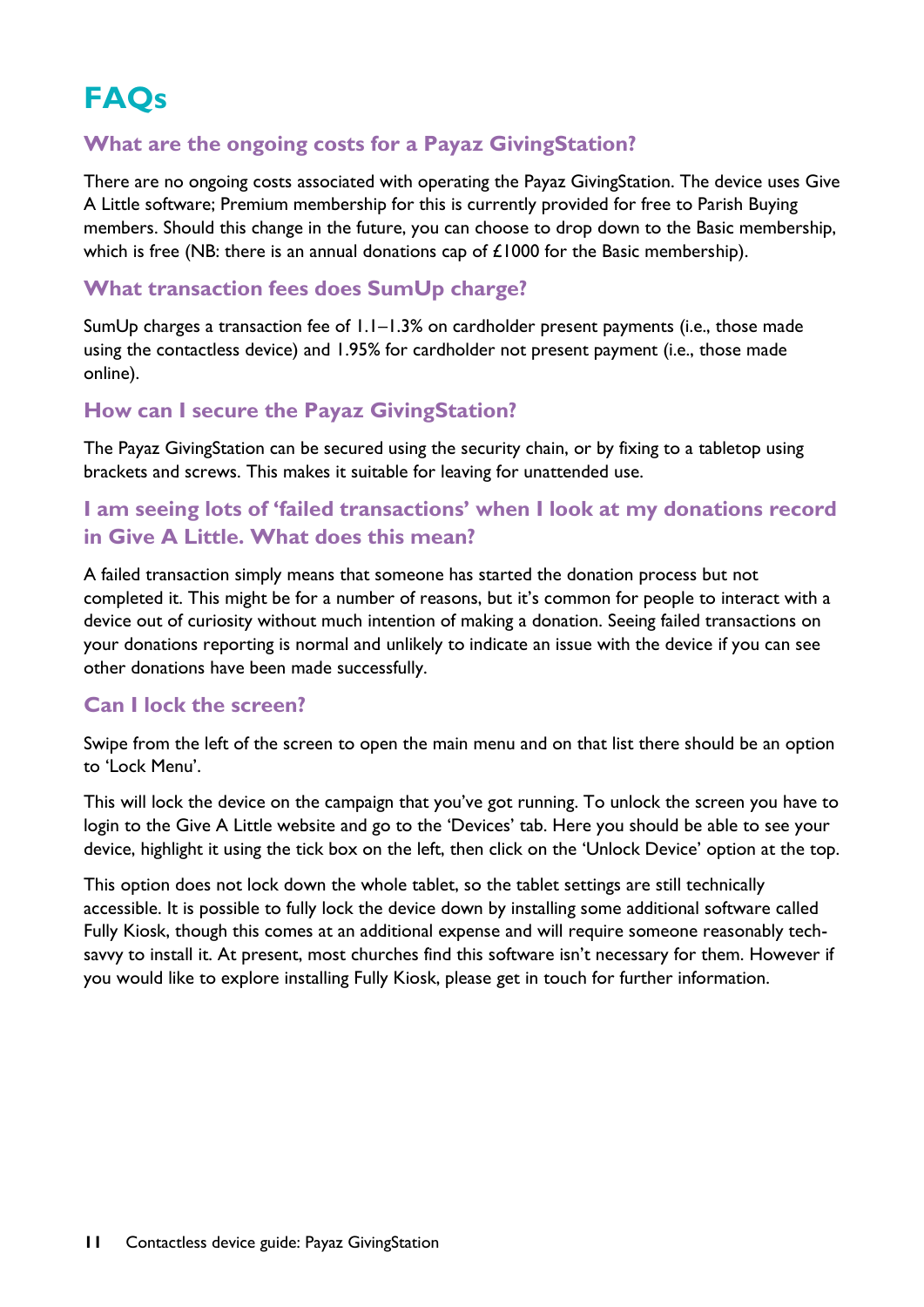# **Support**

# **Give A Little**

If you have an issue with the app, creating campaigns, or Gift Aid capture, please contact Give A Little by emailing [hello@givealittle.co.](mailto:hello@givealittle.co)

# **SumUp**

If you have any issues with SumUp, you can contact them by logging into your account online (at [sumup.me](http://www.sumup.me/)) and clicking 'Support' in the left-hand menu, or you can call the customer support team (Monday-Friday, 8am–7pm or Saturday, 8am–5pm).

Telephone: 020 3510 0160 | Email: [support@sumup.com](mailto:support@sumup.com)

#### **Payaz**

If you have a hardware issue, such as with the screen or casing, please contact Payaz.

Email: [info@payaz.com](mailto:info@payaz.com)

# **Here to help**

If you require any further support with digital giving tools, or would like to discuss any other matters around giving, please contact your diocesan Giving Advisor or the National Giving Team.

Details for Giving Advisors are available at: [https://www.churchofengland.org/resources/building](https://www.churchofengland.org/resources/building-generous-church/about-national-giving-team/diocesan-giving-advisors)[generous-church/about-national-giving-team/diocesan-giving-advisors.](https://www.churchofengland.org/resources/building-generous-church/about-national-giving-team/diocesan-giving-advisors)

The National team can be contacted on giving@churchofengland.org.